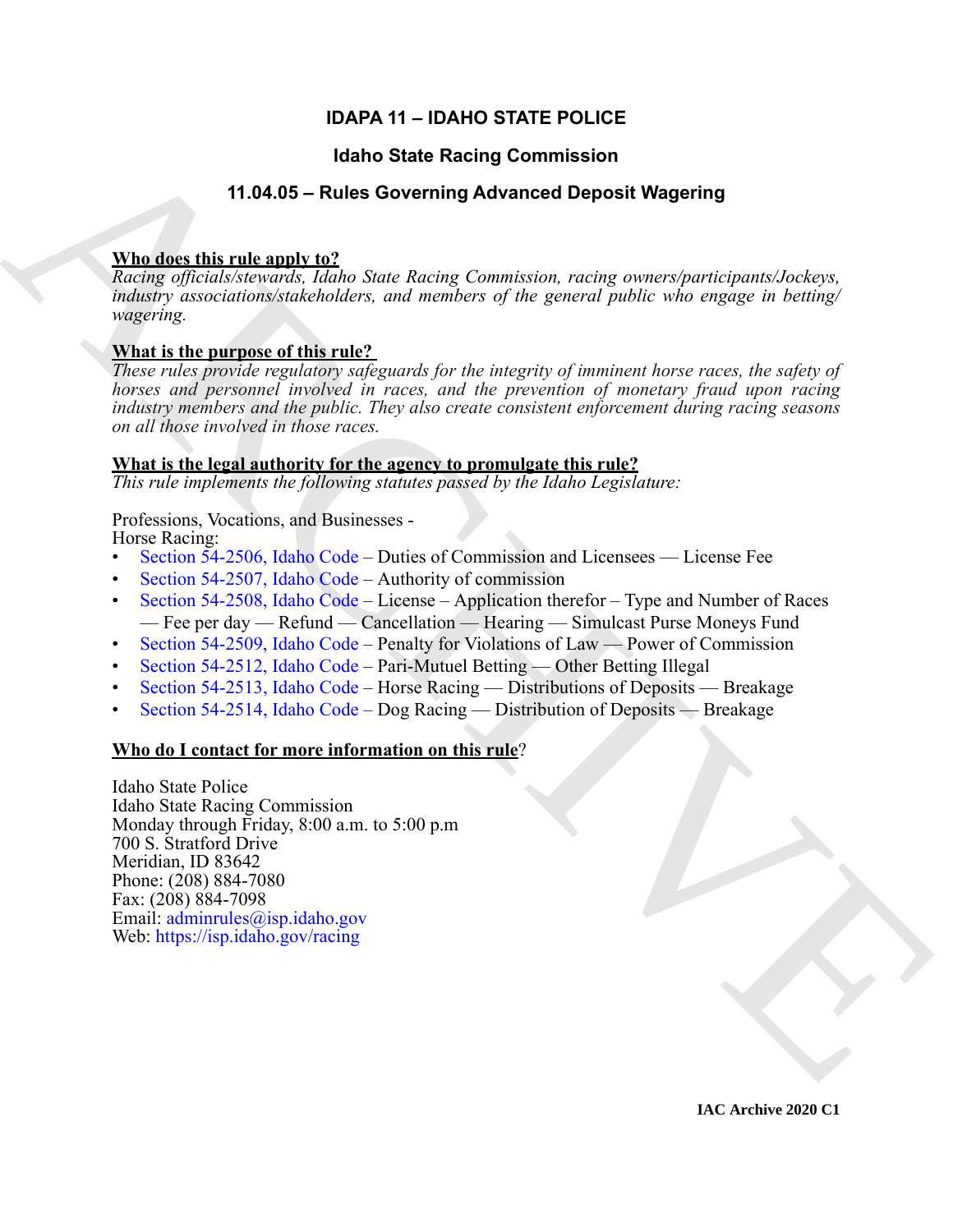# **Table of Contents**

# 11.04.05 - Rules Governing Advanced Deposit Wagering

| 026. Detailed Plan Of Operation For Advanced Deposit Wagering.  6     |  |
|-----------------------------------------------------------------------|--|
|                                                                       |  |
| 030. Investigations Or Inspections. Manufacture and the control of 6  |  |
|                                                                       |  |
|                                                                       |  |
|                                                                       |  |
|                                                                       |  |
|                                                                       |  |
|                                                                       |  |
|                                                                       |  |
|                                                                       |  |
|                                                                       |  |
| 080. Establishing An Account. Manuscritt, Manuscritt, Manuscritt, 7   |  |
|                                                                       |  |
|                                                                       |  |
|                                                                       |  |
|                                                                       |  |
|                                                                       |  |
|                                                                       |  |
|                                                                       |  |
|                                                                       |  |
|                                                                       |  |
|                                                                       |  |
|                                                                       |  |
|                                                                       |  |
|                                                                       |  |
|                                                                       |  |
|                                                                       |  |
|                                                                       |  |
| 120. Powers Of The Racing Commission To Review And Audit Records.  10 |  |
|                                                                       |  |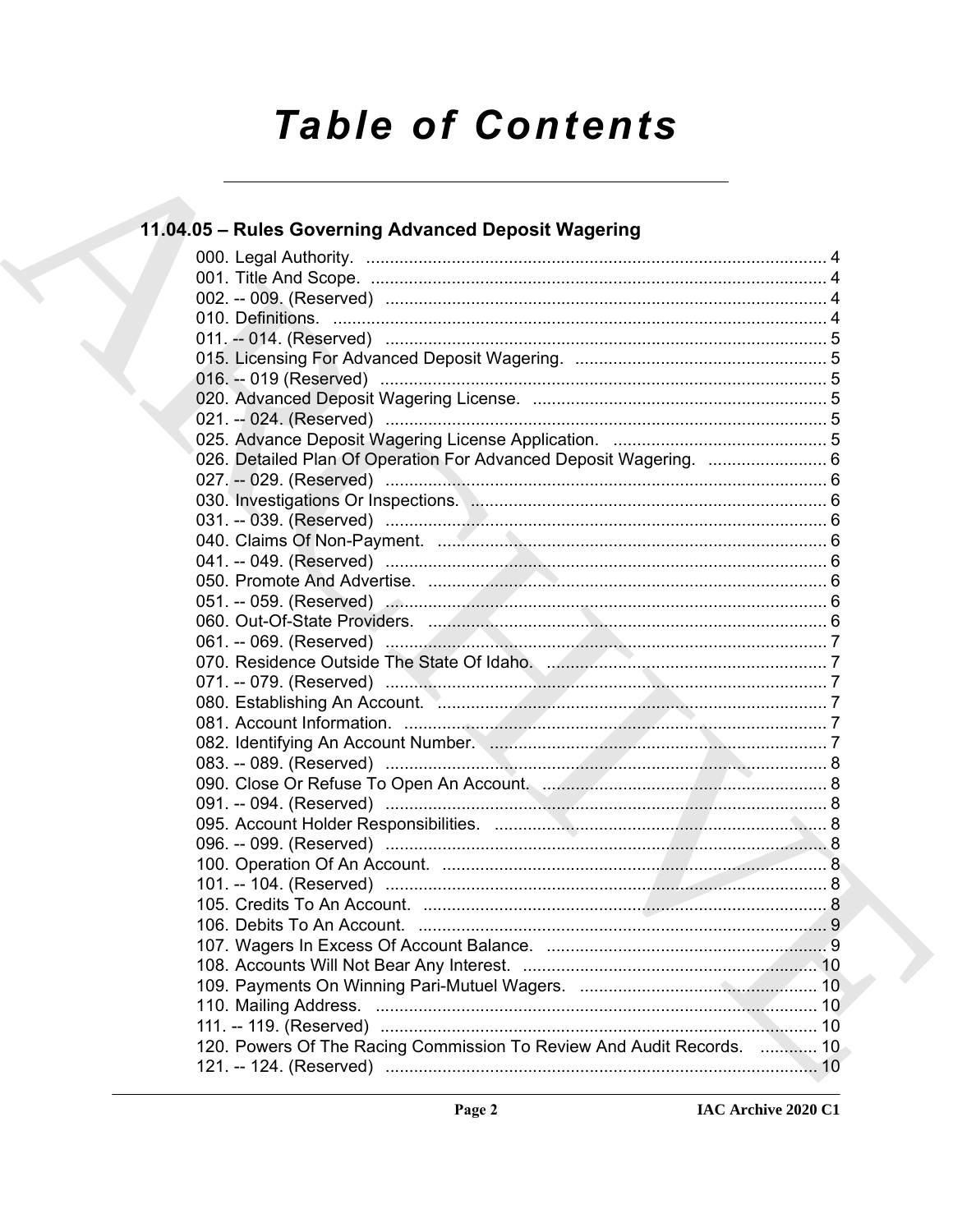# *Table of Contents (cont'd)*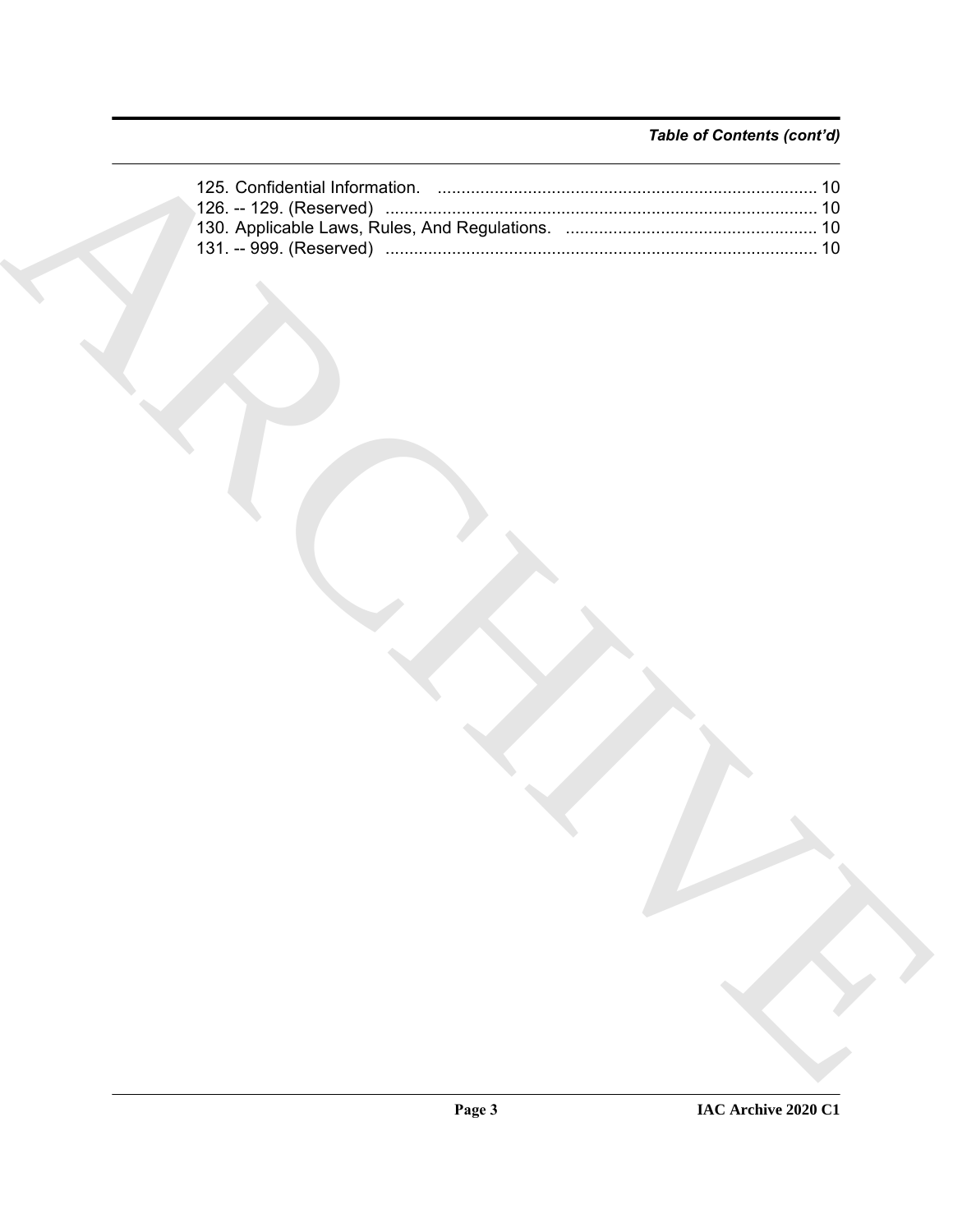#### **11.04.05 – RULES GOVERNING ADVANCED DEPOSIT WAGERING**

<span id="page-3-16"></span><span id="page-3-1"></span><span id="page-3-0"></span>**000. LEGAL AUTHORITY.** This chapter is adopted pursuant to the legal authority of Title 54, Chapter 25, of the Idaho Code. (3-20-20)T

#### <span id="page-3-17"></span><span id="page-3-2"></span>**001. TITLE AND SCOPE.**

|                                 | This chapter is adopted pursuant to the legal authority of Title 54, Chapter 25, of the Idaho Code.                                                                                                                                                                                                                                 | $(3-20-20)T$ |
|---------------------------------|-------------------------------------------------------------------------------------------------------------------------------------------------------------------------------------------------------------------------------------------------------------------------------------------------------------------------------------|--------------|
| 001.                            | TITLE AND SCOPE.                                                                                                                                                                                                                                                                                                                    |              |
| 01.                             | Title. These rules are titled IDAPA 11.04.05, "Rules Governing Advanced Deposit Wagering."                                                                                                                                                                                                                                          | $(3-20-20)T$ |
| 02.                             | Scope. These rules govern advanced deposit wagering in Idaho.                                                                                                                                                                                                                                                                       | $(3-20-20)T$ |
| $002. - 009.$                   | (RESERVED)                                                                                                                                                                                                                                                                                                                          |              |
| 010.                            | DEFINITIONS.<br>In addition to the definitions in Title 54, Chapter 25, Idaho Code, the following apply:                                                                                                                                                                                                                            | $(3-20-20)T$ |
| 01.<br>wagering operator.       | Account. An account for advanced deposit wagering with a specific identifiable record of credits,<br>debits, deposits, wagers, and withdrawals established by an account holder and managed by the advanced deposit                                                                                                                 | $(3-20-20)T$ |
| 02.                             | Account Holder. A natural person who successfully completed an application and for whom the<br>advance deposit wagering operator has opened an account.                                                                                                                                                                             | $(3-20-20)T$ |
| 03.                             | Advance Deposit Wagering Facility. An actual location, equipment, and staff of an advance<br>deposit wagering operator involved in the management, servicing and operation of advance deposit wagering.                                                                                                                             | $(3-20-20)T$ |
| 04.                             | Advance Deposit Wagering Operator. Those persons or entities licensed by the Idaho State<br>Racing Commission with the authority to accept deposits and wagers, issue a receipt or other confirmation to the<br>account holder evidencing such deposits and wagers, and transfer credits and debits to and from accounts.(3-20-20)T |              |
| 05.                             | Confidential Information. Confidential information includes:                                                                                                                                                                                                                                                                        | $(3-20-20)T$ |
| a.<br>account holder's account; | The amount of money credited to, debited from, withdrawn from, or present in any particular                                                                                                                                                                                                                                         | $(3-20-20)T$ |
| b.                              | The amount of money wagered by a particular account holder on any race or series of races;                                                                                                                                                                                                                                          | $(3-20-20)T$ |
| c.                              | The account number and secure personal identification code of a particular account holder;                                                                                                                                                                                                                                          | $(3-20-20)T$ |
| d.                              | The identities of particular entries on which the account holder is wagering or has wagered;                                                                                                                                                                                                                                        | $(3-20-20)T$ |
| е.<br>Racing Commission.        | Unless otherwise authorized by the account holder, the name, address, and other information in the<br>possession of the advance deposit wagering operator that would identify the account holder to anyone other than the                                                                                                           | $(3-20-20)T$ |
| 06.                             | Credits. All positive inflow of money to an account.                                                                                                                                                                                                                                                                                | $(3-20-20)T$ |
| 07.                             | <b>Debits.</b> All negative outflow of money from an account.                                                                                                                                                                                                                                                                       | $(3-20-20)T$ |
| 08.                             | Deposit. A payment of money by cash, check, money order, credit card, debit card, or electronic<br>funds transfer made by an account holder to the account holder's account.                                                                                                                                                        | $(3-20-20)T$ |
| 09.                             | Natural Person. Any person at least eighteen (18) years of age, but does not include any<br>corporation, partnership, limited liability company, trust, or estate.                                                                                                                                                                  | $(3-20-20)T$ |
| 10.                             | Principal Residence Address. That place where the natural person submitting an application for<br>an account resides at least fifty percent $(50%)$ of the time during the calendar year.                                                                                                                                           | $(3-20-20)T$ |
|                                 |                                                                                                                                                                                                                                                                                                                                     |              |

#### <span id="page-3-10"></span><span id="page-3-9"></span><span id="page-3-8"></span><span id="page-3-7"></span><span id="page-3-6"></span><span id="page-3-5"></span><span id="page-3-4"></span><span id="page-3-3"></span>**010. DEFINITIONS.**

<span id="page-3-15"></span><span id="page-3-14"></span><span id="page-3-13"></span><span id="page-3-12"></span><span id="page-3-11"></span>

| -06. | <b>Credits.</b> All positive inflow of money to an account. |  |  |  | $(3-20-20)T$ |
|------|-------------------------------------------------------------|--|--|--|--------------|
|      |                                                             |  |  |  |              |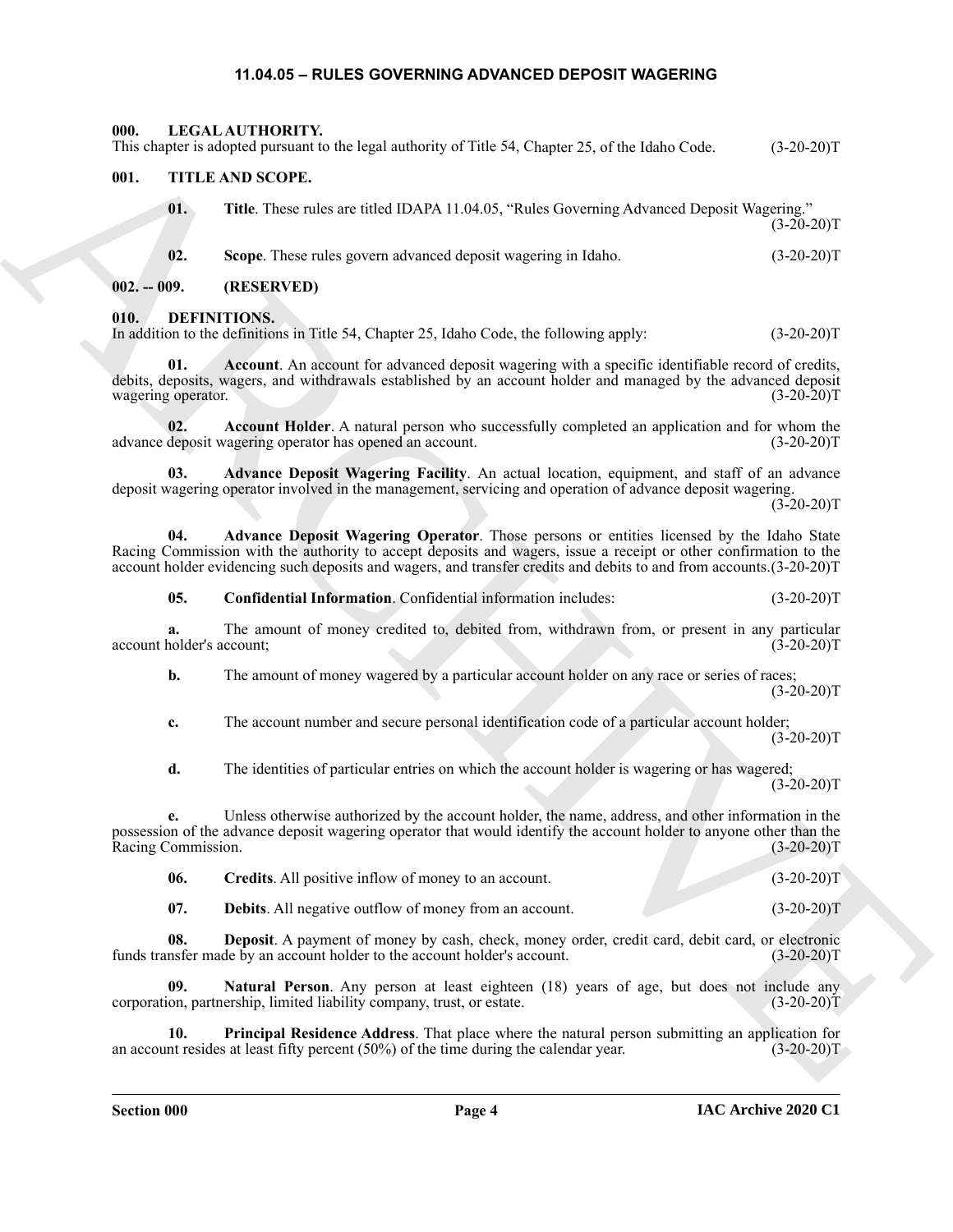<span id="page-4-15"></span>**11. Proper Identification**. A form of identification accepted in the normal course of business to that the person making a transaction is the account holder. (3-20-20)<sup>T</sup> establish that the person making a transaction is the account holder.

<span id="page-4-16"></span>**12. Secure Personal Identification Code**. An alpha-numeric character code chosen by an account holder as a means by which the advance deposit wagering operator may verify a wager or account transaction as authorized by the account holder. (3-20-20)T

<span id="page-4-17"></span>**13. Source Market Fee**. That part of a wager, made outside of the state by an Idaho resident, that is returned to the Racing Commission. (3-20-20)T

<span id="page-4-18"></span>**14. Withdrawal**. A payment of money from an account by the advance deposit wagering operator to unt holder when property requested by the account holder. (3-20-20)<sup>T</sup> the account holder when property requested by the account holder.

<span id="page-4-19"></span>**Withdrawal Slip.** A form provided by the advance deposit wagering operator for use by an account holder in withdrawing funds from an account. (3-20-20)T

#### <span id="page-4-0"></span>**011. -- 014. (RESERVED)**

#### <span id="page-4-20"></span><span id="page-4-1"></span>**015. LICENSING FOR ADVANCED DEPOSIT WAGERING.**

No person may conduct advanced deposit wagering activities within Idaho prior to receiving an advance deposit wagering license from the Racing Commission. (3-20-20)T

#### <span id="page-4-2"></span>**016. -- 019 (RESERVED)**

#### <span id="page-4-14"></span><span id="page-4-3"></span>**020. ADVANCED DEPOSIT WAGERING LICENSE.**

**Example Perfect Prime Towards Constraints A** learn of the<br>shall not maximal constraint of the same of the same of the same of the same of the<br>same of the same of the same of the same of the same of the same of the<br>same Any person may request a license from the Racing Commission to conduct advanced deposit wagering in accordance with Section 54-2512(5), Idaho Code, and these rules. As part of the request, such person must submit a detailed plan of how its proposed advance deposit wagering system would operate. The Racing Commission may require changes in a proposed plan of operations as a condition of granting a request. No subsequent changes in the system's operation may occur unless ordered by the Racing Commission or until approval is obtained from the Racing Commission after<br>it receives a written request. (3-20-20) it receives a written request.

#### <span id="page-4-4"></span>**021. -- 024. (RESERVED)**

#### <span id="page-4-6"></span><span id="page-4-5"></span>**025. ADVANCE DEPOSIT WAGERING LICENSE APPLICATION.**

An applicant for an advance deposit wagering operator license must provide the following information as part of the application: (3-20-20) application: (3-20-20)T

<span id="page-4-12"></span><span id="page-4-10"></span><span id="page-4-8"></span>**01. Legal Name**. The legal name of the person seeking the license. (3-20-20)T

**02. Corporation**. If the person seeking a license is a corporation: the names, addresses of all directors and officers, the date of incorporation and the place of incorporation;. (3-20-20)T

**03. Partnership**. If the person seeking a license is a partnership: the names, addresses of all partners. If a partner is a corporation the date of incorporation, the place of incorporation and the names and addresses of all directors and officers. (3-20-20) directors and officers.

**04. Race Tracks**. The names of the race tracks the advance deposit wagering operator has contracts with that allow the applicant to provide wagering on the product. (3-20-20)T

<span id="page-4-13"></span><span id="page-4-9"></span><span id="page-4-7"></span>**05. Financial Information**. Financial information that demonstrates the financial resources to operate.  $(3-20-20)T$ 

**06. Budget**. A detailed budget showing anticipated revenue, expenditures and cash flows by month during the license period.

<span id="page-4-11"></span>**07.** Number of Days. The number of days of planned operation during the fiscal year in which they are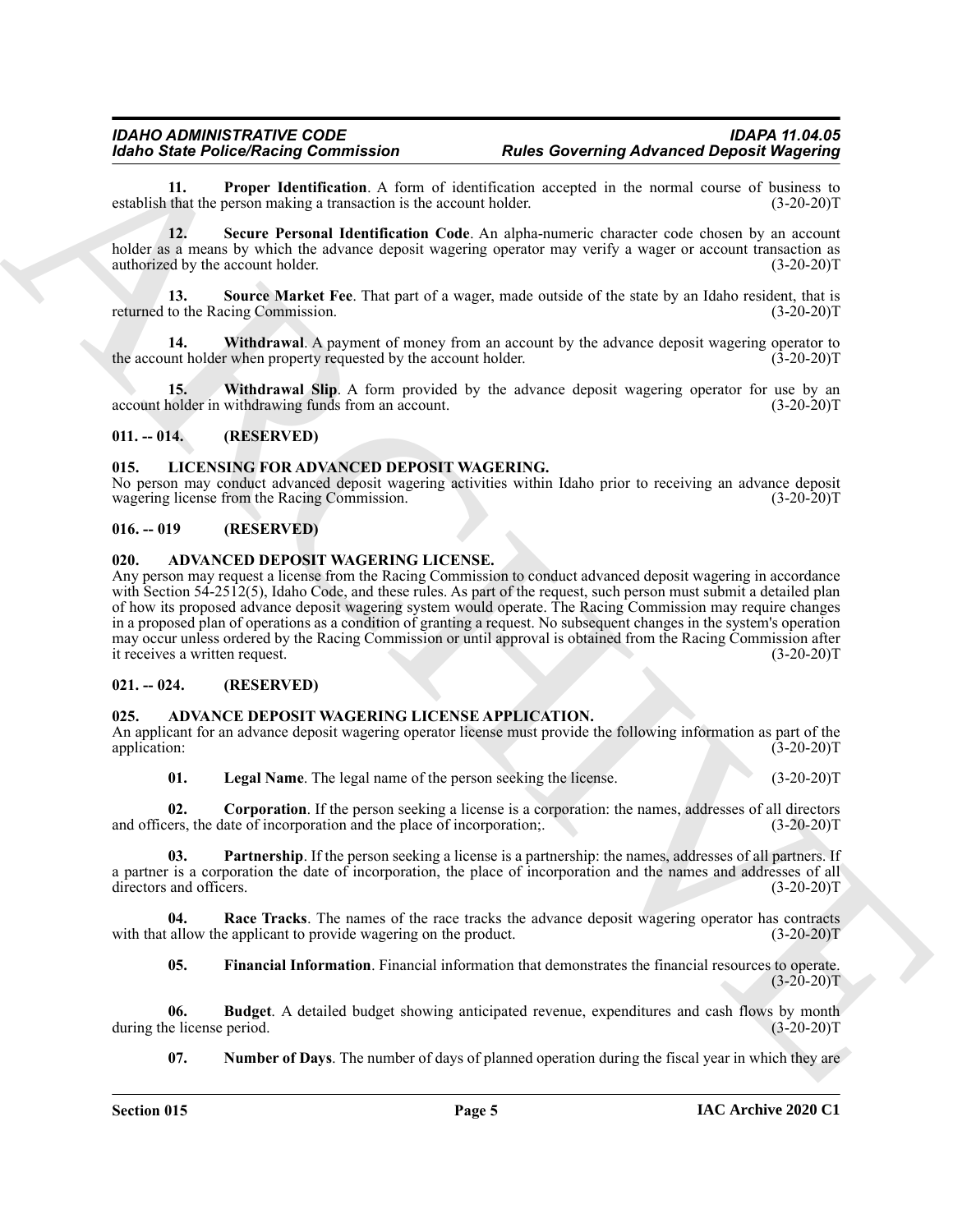#### *IDAHO ADMINISTRATIVE CODE IDAPA 11.04.05 Idaho State Police/Racing Commission Rules Governing Advanced Deposit Wagering*

seeking to be licensed. (3-20-20)T

#### <span id="page-5-0"></span>**026. DETAILED PLAN OF OPERATION FOR ADVANCED DEPOSIT WAGERING.**

**01. Detailed Plan of Operation**. The detailed plan of operation for an advanced deposit wagering license must include, but is not limited to, the following information: (3-20-20)T

<span id="page-5-12"></span>

|  | The manner in which the wagering system will operate; | $(3-20-20)T$ |
|--|-------------------------------------------------------|--------------|
|--|-------------------------------------------------------|--------------|

<span id="page-5-13"></span>**b.** Programs for responsible wagering; and (3-20-20)T

**c.** Mitigation for the effects of advance deposit wagering on the source market in which the account sides. (3-20-20) holder resides.

For the Police Poisson Franchises Franchises Franchises Franchises Franchises (3-20-2017<br>
Scaling to the San Monda Computer Scaling Transfer and the poisson of the poisson of the same of the same of the poisson of the sam **02. Requirements for Accounts Established and Operated for Persons Whose Principal Residence is Outside of the State of Idaho**. The Racing Commission may require changes in a proposed plan of operations as a condition of granting a license. No subsequent changes in the system's operation may occur unless ordered by the Racing Commission or until approval is obtained from the Racing Commission after it receives a written request. (3-20-20)T

#### <span id="page-5-1"></span>**027. -- 029. (RESERVED)**

#### <span id="page-5-14"></span><span id="page-5-2"></span>**030. INVESTIGATIONS OR INSPECTIONS.**

The Racing Commission may conduct investigations and inspections and request additional information from the advanced deposit wagerer as it deems appropriate. (3-20-20)T

#### <span id="page-5-3"></span>**031. -- 039. (RESERVED)**

#### <span id="page-5-4"></span>**040. CLAIMS OF NON-PAYMENT.**

<span id="page-5-9"></span>**01. Claim of Non-Payment**. An account holder, who is claiming that non-payment has occurred, must make a claim of non-payment to the Racing Commission. (3-20-20)T

<span id="page-5-11"></span>**02. Investigation of Claim**. The Racing Commission will investigate the claim and provide the advance deposit wagering operator with an opportunity to respond thereto and submit any supporting documents or evidence it needs to defend the claim. (3-20-20)T

<span id="page-5-10"></span>**03. Commission Determination**. If the Racing Commission determines that the account holder is entitled to restitution, the advance deposit wagering operator has ten (10) days to pay the amount determined by the Racing Commission. (3-20-20)T Racing Commission.

#### <span id="page-5-5"></span>**041. -- 049. (RESERVED)**

#### <span id="page-5-16"></span><span id="page-5-6"></span>**050. PROMOTE AND ADVERTISE.**

An applicant licensed under these rules may enter into such agreements, for what it deems good and sufficient reasons, that are necessary to promote, advertise, and further the sport of racing, or that may be necessary for the effective operation of interstate account wagering, including, without limitation, television production and telecommunications services. Such agreements are reviewed by the Racing Commission and may be denied.

 $(3-20-20)T$ 

#### <span id="page-5-7"></span>**051. -- 059. (RESERVED)**

#### <span id="page-5-15"></span><span id="page-5-8"></span>**060. OUT-OF-STATE PROVIDERS.**

Any advance deposit wagering by an account holder with a provider outside of the State by telephone or other electronic means is illegal, unless that provider is licensed by the Racing Commission and provides a source market fee of not less than ten percent (10%) of the handle forwarded monthly to the Racing Commission. (3-20-20)T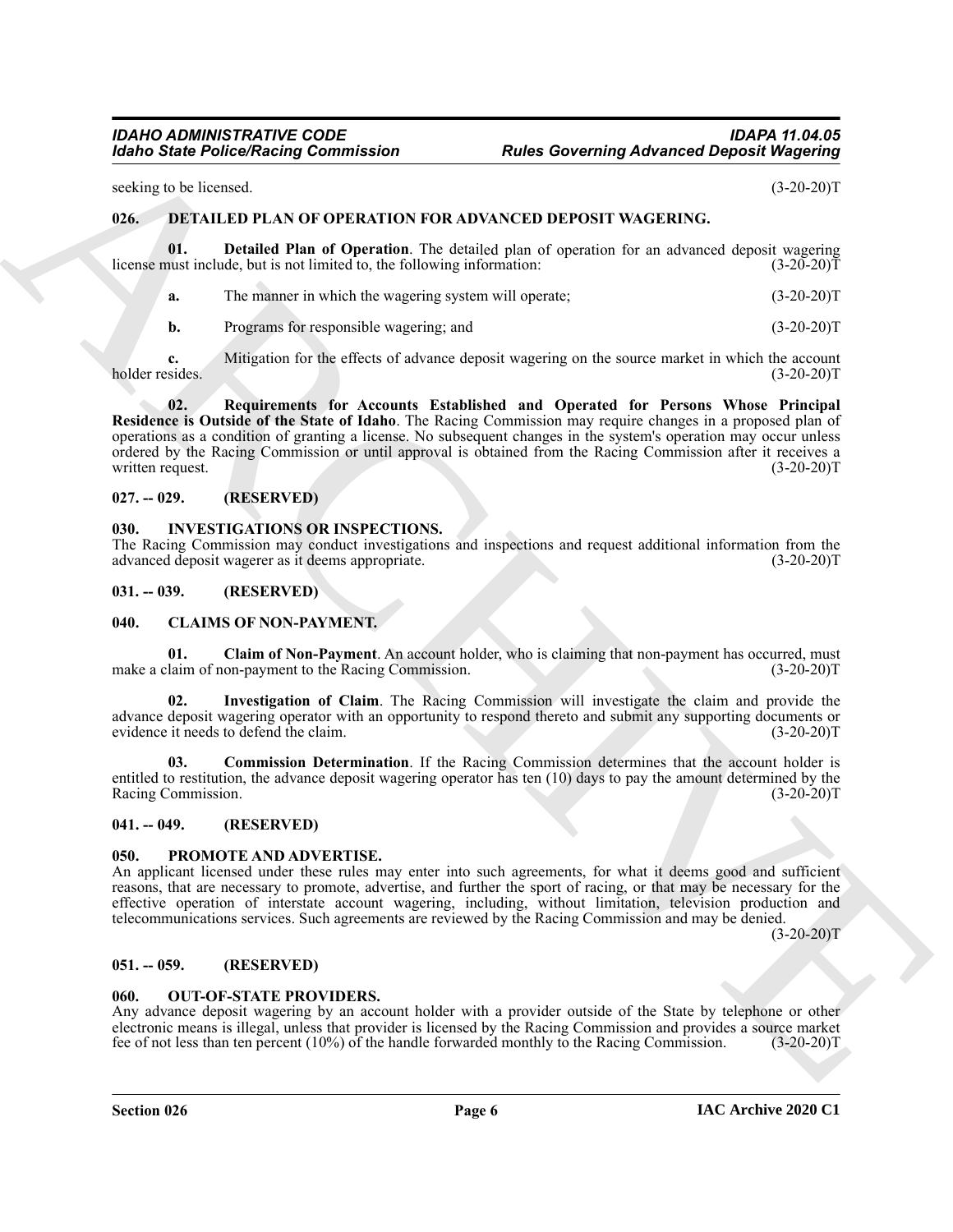#### <span id="page-6-0"></span>**061. -- 069. (RESERVED)**

#### <span id="page-6-14"></span><span id="page-6-1"></span>**070. RESIDENCE OUTSIDE THE STATE OF IDAHO.**

#### <span id="page-6-2"></span>**071. -- 079. (RESERVED)**

#### <span id="page-6-7"></span><span id="page-6-3"></span>**080. ESTABLISHING AN ACCOUNT.**

|                                         |                             | <b>Idaho State Police/Racing Commission</b>                                                                                   | <b>Rules Governing Advanced Deposit Wagering</b>                                                                                                                                                                             |              |
|-----------------------------------------|-----------------------------|-------------------------------------------------------------------------------------------------------------------------------|------------------------------------------------------------------------------------------------------------------------------------------------------------------------------------------------------------------------------|--------------|
| $061. - 069.$                           |                             | (RESERVED)                                                                                                                    |                                                                                                                                                                                                                              |              |
| 070.                                    |                             | RESIDENCE OUTSIDE THE STATE OF IDAHO.<br>the state of Idaho must be set forth in the operation plan as stated in these rules. | Requirements for the establishment and operation of accounts for individuals whose principle residence is outside of                                                                                                         | $(3-20-20)T$ |
| $071. - 079.$                           |                             | (RESERVED)                                                                                                                    |                                                                                                                                                                                                                              |              |
| <b>ESTABLISHING AN ACCOUNT.</b><br>080. |                             |                                                                                                                               |                                                                                                                                                                                                                              |              |
|                                         | 01.                         | manner acceptable to the Racing Commission and include the applicant's:                                                       | <b>Establishing an Account.</b> The application for establishing the account must be authorized in a                                                                                                                         | $(3-20-20)T$ |
|                                         | a.                          | Full legal name;                                                                                                              |                                                                                                                                                                                                                              | $(3-20-20)T$ |
|                                         | b.                          | Principal residence address;                                                                                                  |                                                                                                                                                                                                                              | $(3-20-20)T$ |
|                                         | c.                          | Telephone number of their permanent residence;                                                                                |                                                                                                                                                                                                                              | $(3-20-20)T$ |
|                                         | d.                          | Social security number; and                                                                                                   |                                                                                                                                                                                                                              | $(3-20-20)T$ |
| of age.                                 | e.                          |                                                                                                                               | Proper identification or certification demonstrating that the applicant is at least eighteen (18) years                                                                                                                      | $(3-20-20)T$ |
|                                         | 02.                         | advance deposit operator must be included.                                                                                    | Other Information. As needed, any other information required by the Racing Commission or the                                                                                                                                 | $(3-20-20)T$ |
| 081.                                    |                             | <b>ACCOUNT INFORMATION.</b><br>Each application for an advance deposit wagering account may be subject to verification.       |                                                                                                                                                                                                                              | $(3-20-20)T$ |
| 082.                                    |                             | <b>IDENTIFYING AN ACCOUNT NUMBER.</b><br>account holder in writing prior to the change.                                       | Each account must have a unique identifying account number. The identifying account number may be changed at<br>any time by the advance deposit wagering operator provided the advance deposit wagering operator informs the | $(3-20-20)T$ |
|                                         | 01.                         | placing an account wager. The account holder has the right to change this code at any time.                                   | Secure Personal Identification Code. The applicant must supply the advance deposit wagering<br>operator with an alpha-numeric code to be used as a secure personal identification code when the account holder is            | $(3-20-20)T$ |
|                                         | 02.                         | information submitted on the application form provided and certified by the applicant.                                        | Principle Residence. The principal residence address will be established by reliance on the                                                                                                                                  | $(3-20-20)T$ |
|                                         | 03.<br>account is approved: |                                                                                                                               | Upon Approval Account Holder Receives. The account holder will receive, at the time the                                                                                                                                      | $(3-20-20)T$ |
|                                         | a.                          | A unique account identification number;                                                                                       |                                                                                                                                                                                                                              | $(3-20-20)T$ |
|                                         | b.                          | pertinent to the operation of the account; and                                                                                | A copy of the advance deposit wagering rules and such other information and material that is                                                                                                                                 | $(3-20-20)T$ |
| appropriate.                            | c.                          |                                                                                                                               | Such other information as the advance deposit wagering operator or Racing Commission may deem                                                                                                                                | $(3-20-20)T$ |
|                                         | 04.                         | name of a natural person only.                                                                                                | Name of Natural Persons. The advance deposit wagering operator will accept accounts in the                                                                                                                                   | $(3-20-20)T$ |
|                                         | 05.                         | Nontransferable. The account is nontransferable between natural persons.                                                      |                                                                                                                                                                                                                              | $(3-20-20)T$ |

#### <span id="page-6-8"></span><span id="page-6-6"></span><span id="page-6-4"></span>**081. ACCOUNT INFORMATION.**

#### <span id="page-6-13"></span><span id="page-6-12"></span><span id="page-6-11"></span><span id="page-6-10"></span><span id="page-6-9"></span><span id="page-6-5"></span>**082. IDENTIFYING AN ACCOUNT NUMBER.**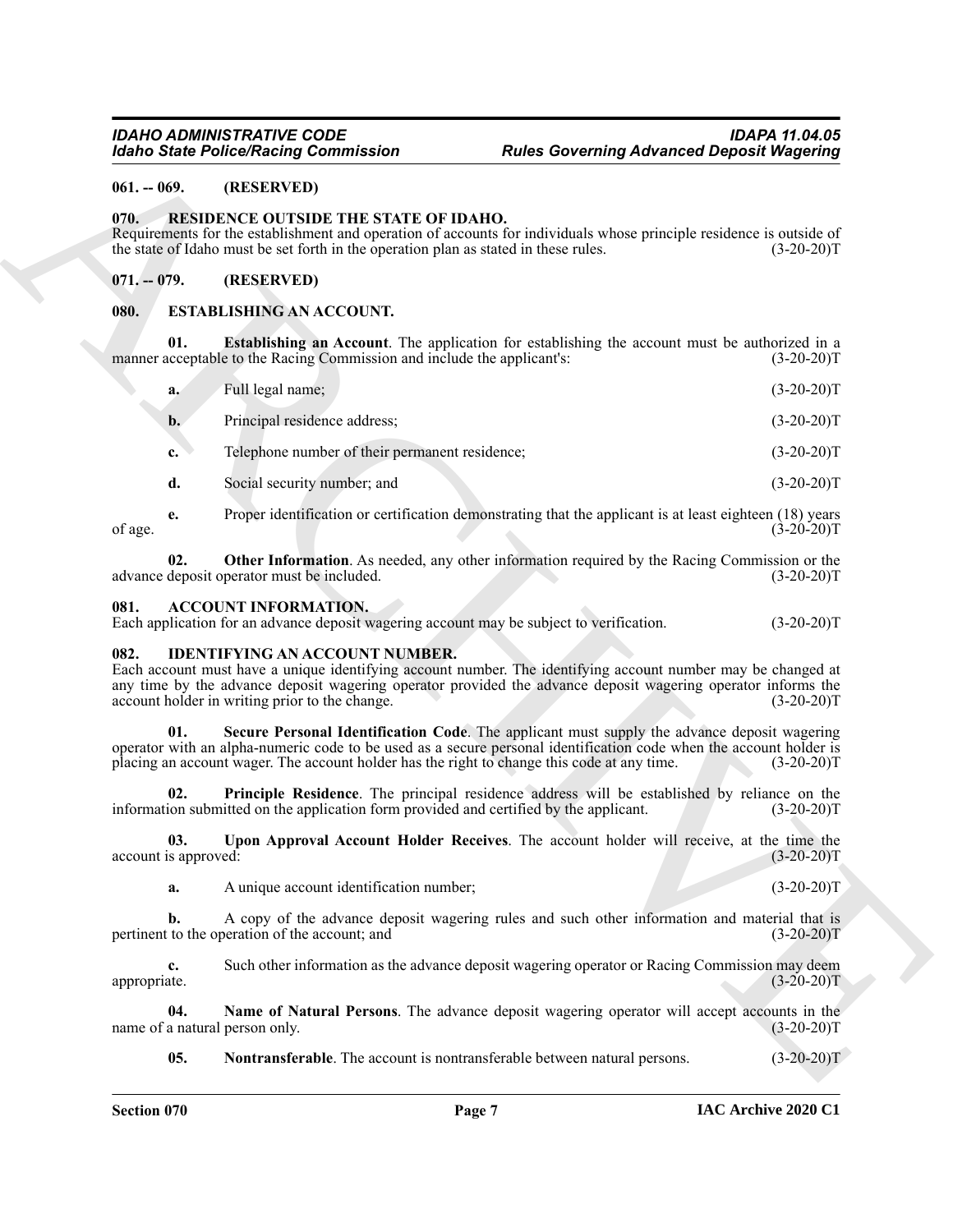#### <span id="page-7-0"></span>**083. -- 089. (RESERVED)**

#### <span id="page-7-12"></span><span id="page-7-1"></span>**090. CLOSE OR REFUSE TO OPEN AN ACCOUNT.**

The advance deposit wagering operator may close or refuse to open an account, for what it deems good and sufficient reason, and will order an account closed if it is determined that information that was used to open an account was false, or that the account has been used in violation of these rules. (3-20-20) false, or that the account has been used in violation of these rules.

#### <span id="page-7-2"></span>**091. -- 094. (RESERVED)**

#### <span id="page-7-3"></span>**095. ACCOUNT HOLDER RESPONSIBILITIES.**

<span id="page-7-11"></span><span id="page-7-10"></span><span id="page-7-8"></span>**01. Personal Use Only.** Accounts are for the personal use of the account holder. (3-20-20)T

**02.** Security. The account holder is responsible for maintaining the secrecy of the account number and ersonal identification code.  $(3-20-20)T$ secure personal identification code.

**03. Account Losses**. Except where the advance deposit wagering center or its employees or agents act without good faith or fail to exercise ordinary care, the advance deposit wagering center is not be responsible for any loss arising from the use by any other person or persons of an account holder's account. (3-20-20)T loss arising from the use by any other person or persons of an account holder's account.

<span id="page-7-9"></span>**04.** Notification of Account Security Breach. The account holder must immediately notify the deposit wagering center of a breach of the account's security. (3-20-20)<sup>T</sup> advance deposit wagering center of a breach of the account's security.

#### <span id="page-7-4"></span>**096. -- 099. (RESERVED)**

#### <span id="page-7-14"></span><span id="page-7-5"></span>**100. OPERATION OF AN ACCOUNT.**

<span id="page-7-15"></span>**01. Operator May Refuse Deposits**. The advance deposit wagering operator may refuse deposits to an account for what it deems good and sufficient reason. (3-20-20)T

**Extra Police Numering Commutation**<br> **Extra Convention Constraints and the Convention Constraints and the Convention Convention Convention Convention Convention Convention Convention Convention Convention Convention Conv 02. Operator May Suspend or Close Account**. The advance deposit wagering operator may suspend or close any account at any time provided that within five (5) business days of closing the account the advance deposit wagering operator returns to the account holder all monies then on deposit by sending it to the principal residence address as listed on the application. (3-20-20) residence address as listed on the application.

#### <span id="page-7-6"></span>**101. -- 104. (RESERVED)**

<span id="page-7-7"></span>**105. CREDITS TO AN ACCOUNT.** After the initial establishment of an account, credits to an account may be made as follows: (3-20-20) (3-20-20)

<span id="page-7-13"></span>**01. Deposits**. Deposits to an account by an account holder must be made in the following forms:  $(3-20-20)T$ 

- **a.** Cash given to the staff of an advance deposit wagering operator;  $(3-20-20)T$
- **b.** Personal or cashier check, or money order given or sent to an advance deposit wagering operator;  $(3-20-20)T$

**c.** Charges made to an account holder's credit card or debit card upon the direct and personal instruction of the account holder. Such instructions may be given by telephone or any electronic device to the advance deposit wagering facility by the account holder if the use of the card has been approved by the advance deposit wagering operator; or (3-20-20)T

**d.** Transfer by means of an electronic funds transfer from a monetary account controlled by an account holder to his account. The account holder is liable for any charges imposed by the transmitting or receiving entity with such charges to be deducted from the account. (3-20-20)T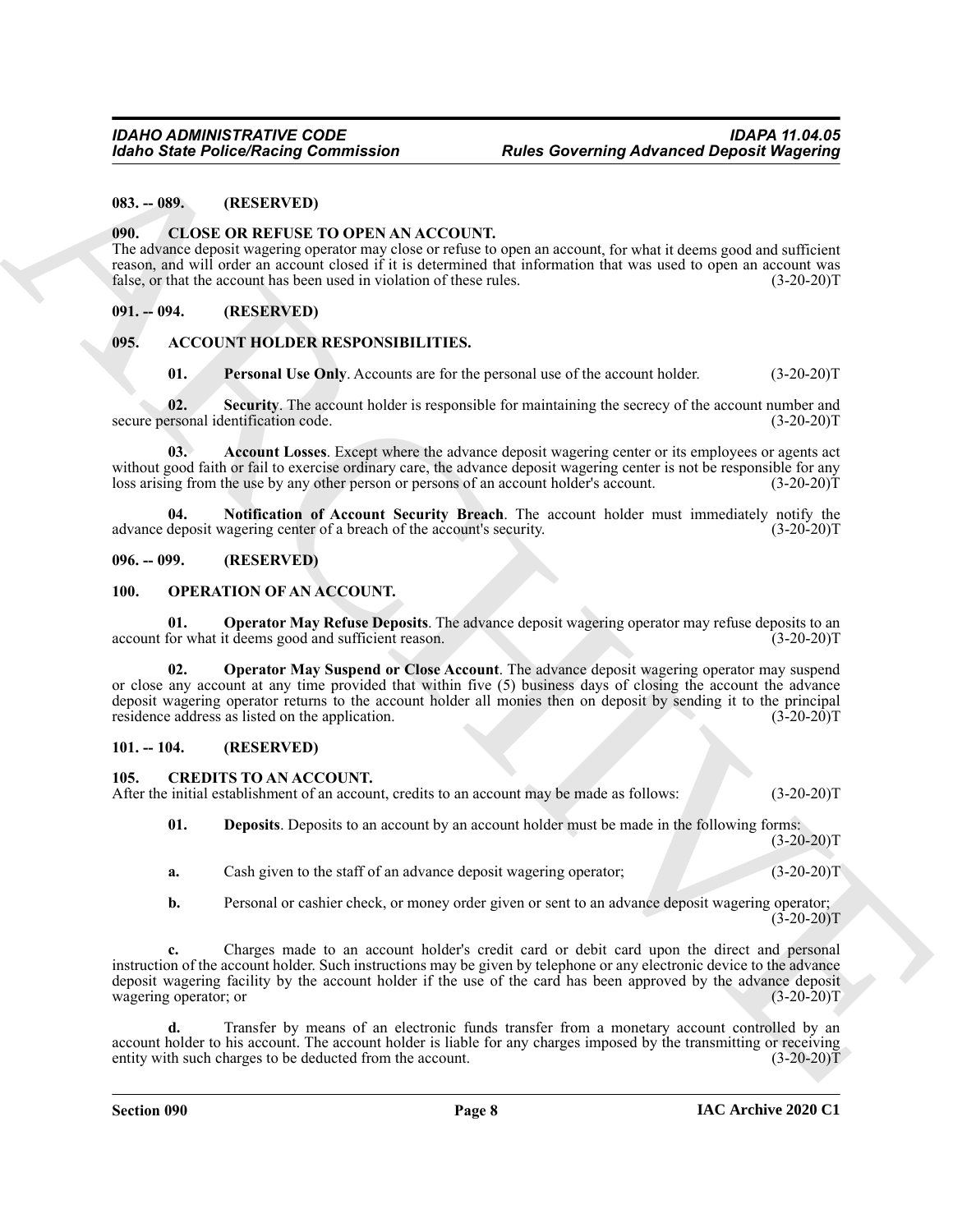<span id="page-8-3"></span>**02. Credit for Winnings**. Credit for winnings from wagers placed with funds in an account and credit for account wagers on entries that are scratched will be posted to the account by the advance deposit wagering operator. (3-20-20) operator.  $(3-20-20)T$ 

<span id="page-8-2"></span>**03. Accordance with Financial Institution**. Checks, money orders and other negotiable instruments will be posted to the credit of the account holder in accordance with financial institution funds availability schedules.  $(3-20-20)T$ 

#### <span id="page-8-0"></span>**106. DEBITS TO AN ACCOUNT.**

<span id="page-8-5"></span>**01. Debits to an Account**. Debits to an account are made as follows: (3-20-20)T

**a.** Upon receipt by the advance deposit wagering operator of an account wager, the advance deposit wagering center debits the account in the amount of the wager; or  $(3{\text -}20{\text -}20)$ T

<span id="page-8-4"></span>**b.** For fees for service or other transaction-related charges by the advance deposit wagering operator.  $(3-20-20)$ T

**02.** Account Withdrawals. An advance deposit wagering operator may authorize a withdrawal from nt when one (1) of the following exists: (3-20-20) an account when one  $(1)$  of the following exists:

**a.** The account holder of an account appears personally at the advance deposit wagering operators location and provides the following: (3-20-20)T

| $\overline{1}$ . | Proper identification;                               | $(3-20-20)T$ |
|------------------|------------------------------------------------------|--------------|
| ii.              | The correct secure personal identification code; and | $(3-20-20)T$ |
| iii.             | A properly completed and signed withdrawal slip.     | $(3-20-20)T$ |

**b.** The account holder sends to the advance deposit wagering operator a properly completed and signed withdrawal slip by any means, electronic or otherwise. (3-20-20)T

i. Upon receipt of a properly completed and signed withdrawal slip, and if there are sufficient funds in the account to cover the withdrawal, the advance deposit wagering operator must, within five (5) business days of its receipt, send a check to the account holder. The check is payable to the holder of the account and in the amount of the requested withdrawal. (3-20-20)T

For the Police Poisson Commutation<br>
Contact Police Chirac Contents and The State Contents and the State Chirac Chirac Chirac Chirac Chirac Chirac Chirac Chirac Chirac Chirac Chirac Chirac Chirac Chirac Chirac Chirac Chira ii. If funds are not sufficient to cover the withdrawal, the account holder will be notified in writing and those funds in the account will be withdrawn and sent to the account holder within the five (5) business day time period. Electronic funds transfers may be used for withdrawals in lieu of a check at the discretion of the account holder and the advance deposit wagering operator subject to the same conditions described for electronic funds transfer credits. (3-20-20) transfer credits.

**c.** The advance deposit wagering operator may close accounts in which there has been no activity for at least six (6) months, returning funds remaining therein to the account holder at his principal residence address.

 $(3-20-20)$ T

**d.** In the event an account holder is deceased, funds accrued in the account will be released to the decedent's legal representative upon receipt of a copy of a valid death certificate, tax releases or waivers, probate court authorizations or other documents required by applicable laws. (3-20-20)T

#### <span id="page-8-6"></span><span id="page-8-1"></span>**107. WAGERS IN EXCESS OF ACCOUNT BALANCE.**

The advance deposit wagering operator will not accept wagers from an account holder in an amount in excess of the account balance. (3-20-20)T account balance.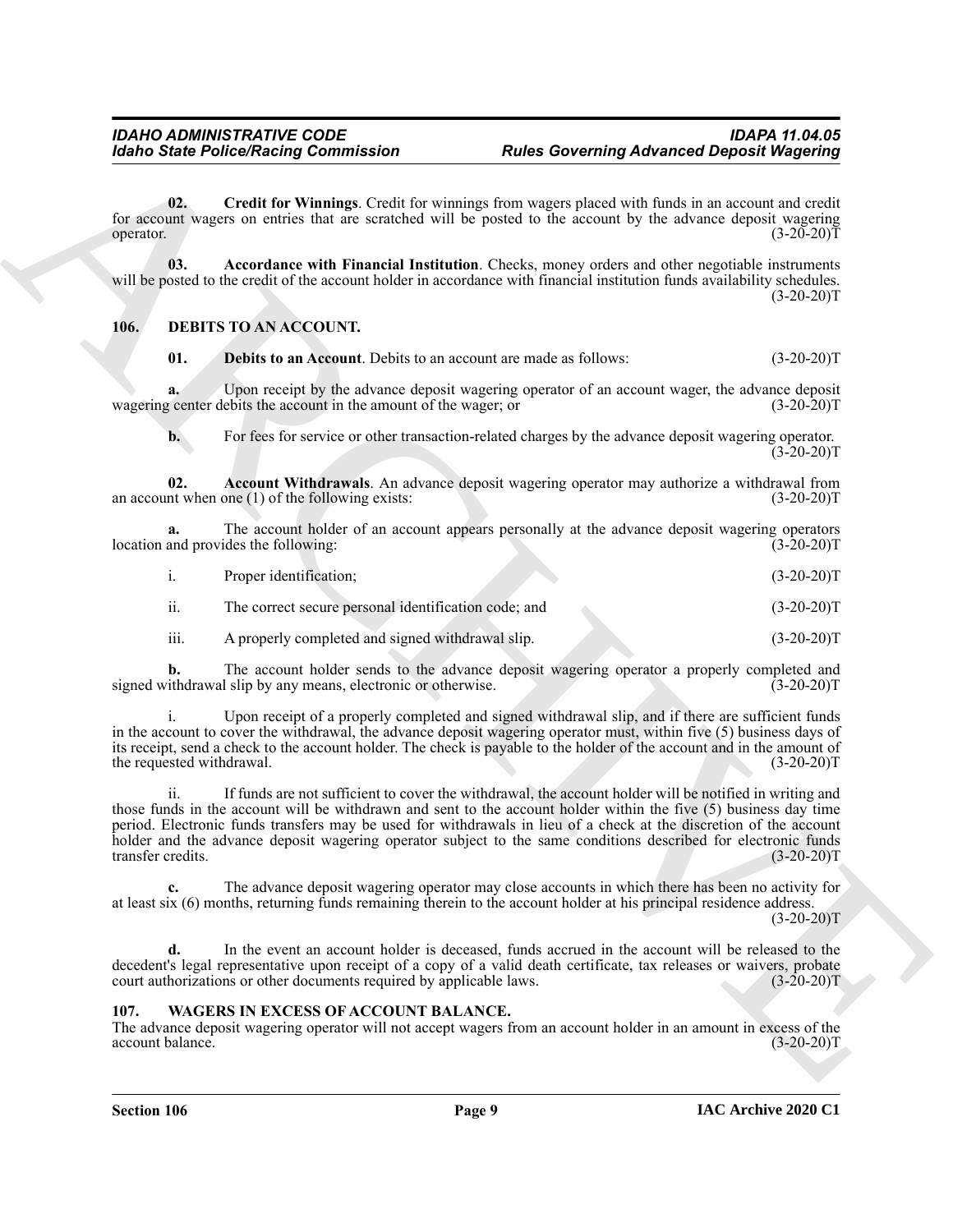#### *IDAHO ADMINISTRATIVE CODE IDAPA 11.04.05 Idaho State Police/Racing Commission Rules Governing Advanced Deposit Wagering*

#### <span id="page-9-10"></span><span id="page-9-0"></span>**108. ACCOUNTS WILL NOT BEAR ANY INTEREST.**

Monies deposited with the advance deposit wagering operator for advance deposit wagering must not bear any interest to the account holder. (3-20-20)T

#### <span id="page-9-14"></span><span id="page-9-1"></span>**109. PAYMENTS ON WINNING PARI-MUTUEL WAGERS.**

Payments on winning pari-mutuel wagers and credits for account wagers on entries which are scratched must be posted to the credit of the account holder as soon as practicable after the race is declared official. (3-20-20)T posted to the credit of the account holder as soon as practicable after the race is declared official.

#### <span id="page-9-13"></span><span id="page-9-2"></span>**110. MAILING ADDRESS.**

For Since Poinces Characterization of the Marchives Characterization of the state of the state of the state of the state of the state of the state of the state of the state of the state of the state of the state of the st The principal residence address, provided in writing by the account holder at the time of application, is deemed to be the proper address for the purposes of mailing checks, statements of account, account withdrawals, notices, or other appropriate correspondence. The mailing of checks or other correspondence to the address given by the account holder is at the sole risk of the account holder. (3-20-20) holder is at the sole risk of the account holder.

#### <span id="page-9-3"></span>**111. -- 119. (RESERVED)**

#### <span id="page-9-15"></span><span id="page-9-4"></span>**120. POWERS OF THE RACING COMMISSION TO REVIEW AND AUDIT RECORDS.**

The Racing Commission or its staff will be given access to all records and financial information of the advance deposit wagering operator for review and audit. The Racing Commission may require that the advance deposit wagering operator annually submit to the Racing Commission audited financial statements of the advance deposit wagering system. (3-20-20)T

#### <span id="page-9-5"></span>**121. -- 124. (RESERVED)**

#### <span id="page-9-12"></span><span id="page-9-6"></span>**125. CONFIDENTIAL INFORMATION.**

No confidential information related to the placing of any wager or to the operation of the advance deposit wagering center may be divulged by any employee or agent of the advance deposit wagering center, except, as required by these rules, to the account holder or the Racing Commission, or as otherwise required by state or federal law or regulation or rules of the Racing Commission. (3-20-20)T

#### <span id="page-9-7"></span>**126. -- 129. (RESERVED)**

#### <span id="page-9-11"></span><span id="page-9-8"></span>**130. APPLICABLE LAWS, RULES, AND REGULATIONS.**

All advance deposit wagering operators must adhere to all applicable state and federal laws, rules, and regulations.  $(3-20-20)T$ 

<span id="page-9-9"></span>**131. -- 999. (RESERVED)**